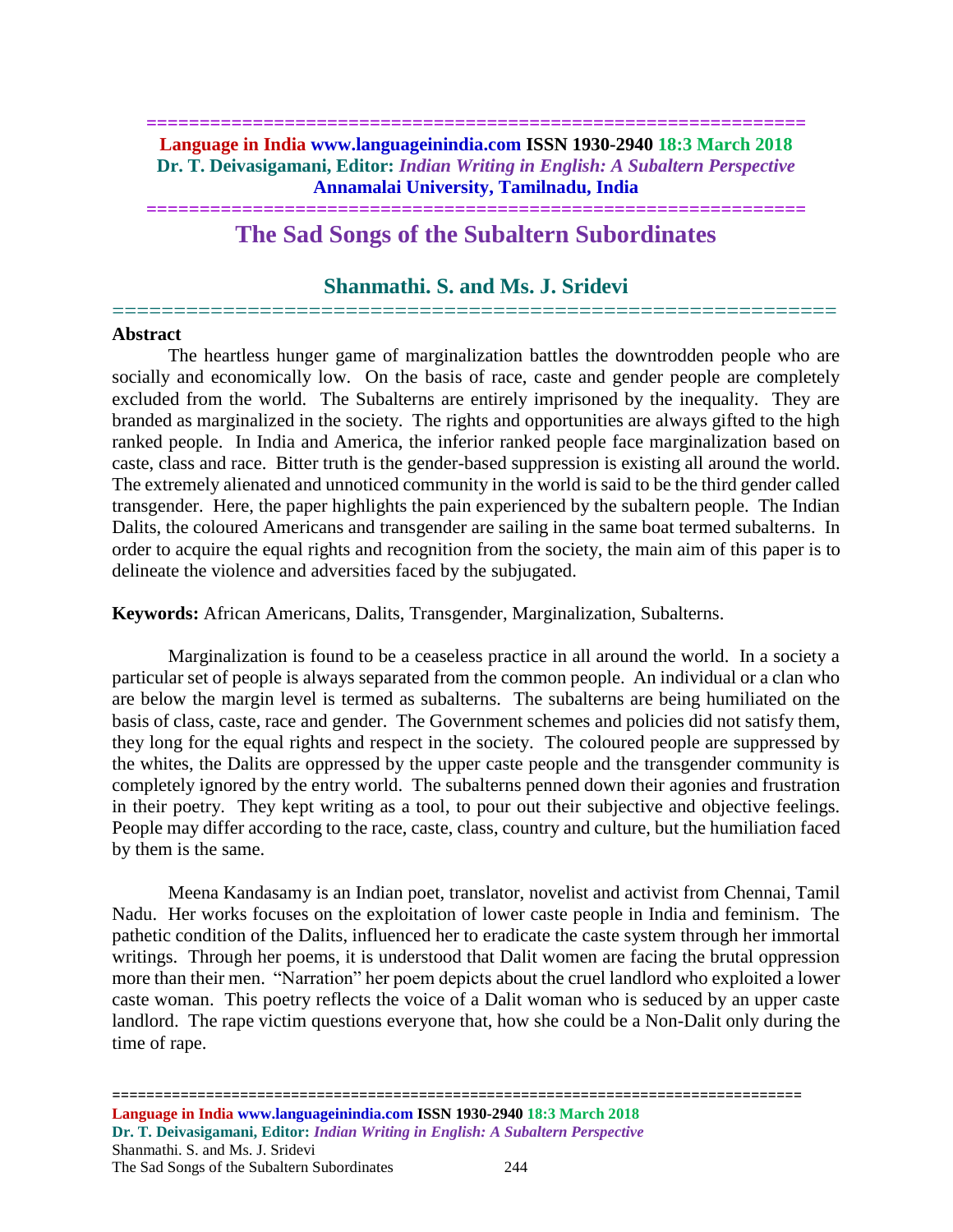I'll weep to you about My landlord, and with My mature gestures-You will understand: The torn sari, disheveled hair Stifled cries and meek submission. I was not an untouchable then. (1-7)



Meena Kandasamy Courtesy:<https://www.poemhunter.com/meena-kandasamy/>

In this poem, the Dalit woman cries out about her tragic condition. Her torn sari and disheveled hair reveals the readers that she had lost her chastity. The wealthy landlord always sees the lower-class people in disgusting look and segregates them in every aspect because of their caste. When they found a Dalit woman alone, they forgot all their orthodox values and touched the untouchable women. The victim voices out that, how she could not be an untouchable by the time of rape. It shows that the landlords are playing in the lives of the untouchable female workers.

The Dalit women are doubly oppressed by the upper caste men in the society. In the poem, "Shame" Meena Kandasamy has portrayed how the high caste aristocrats escaped from their trial and how the female victim bored the blame and pain. Her heart pricked her for boring the shame, so she committed suicide and took salvation.

> Public's prying eyes segregate her—the victim. But the criminals have already maintained— Their Caste is classic shield. (5-9)

……………………… Bravely, in search of a definite solution, and elusive purification, she takes the test of the fire-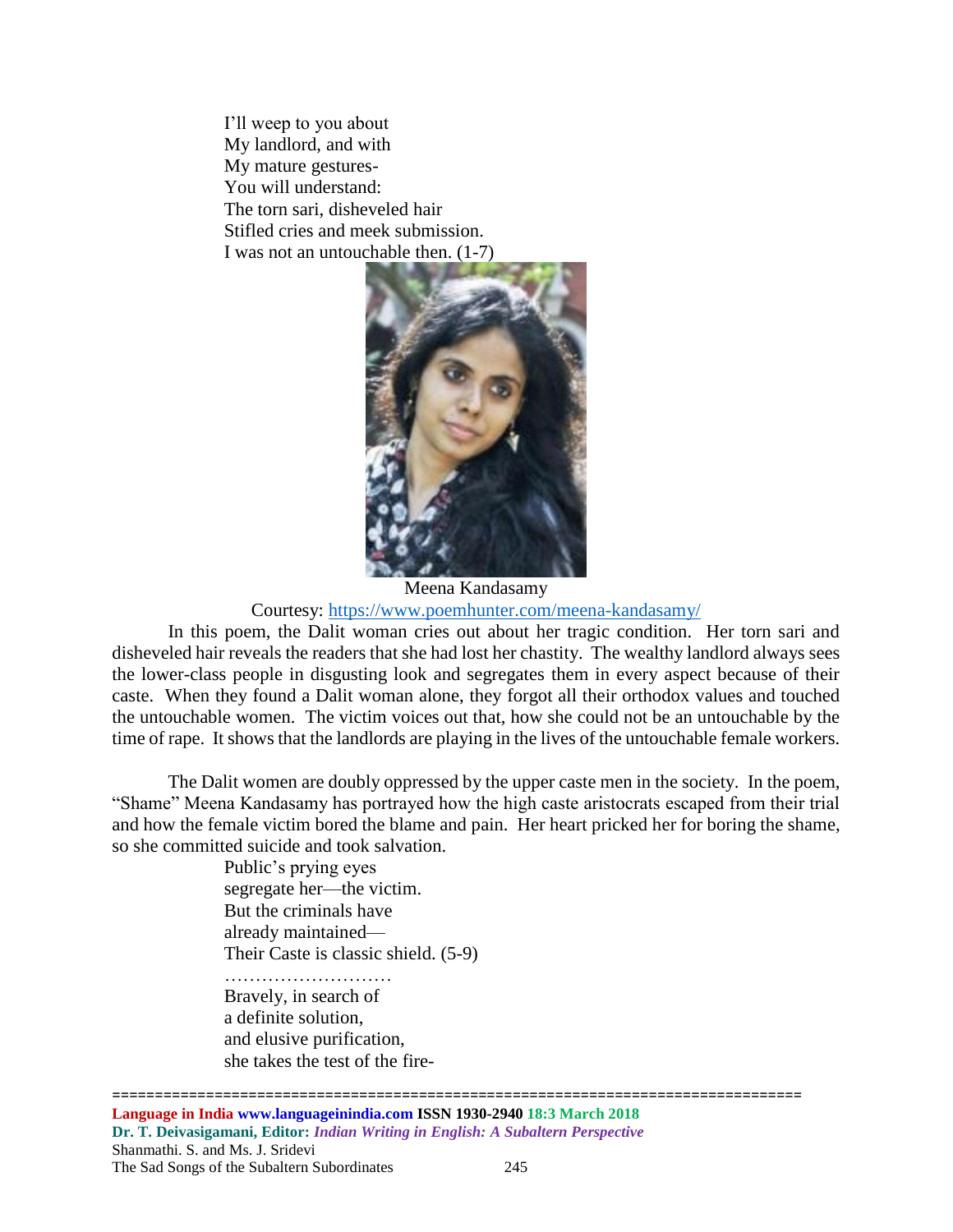#### the ancient medicine for shame. (22-26)

Here the victim blames the scar of disgrace and shame and not the accused. Even though the mistake did not lie in her path, the public's starring eyes killed her alive. The upper ranked men escape with the loops using his high caste as a tool. The caste shielded the rapist from the crime, he had committed. The poor lady at last decided to purify her mortal body which was stained by an upper class civilized animal. So she submitted herself to the fire which she considered it as a medicine for her shame. The Dalit women are polluted physically and psychologically by the superior ranked men.



Verlena Dillard Courtesy:<https://plus.google.com/110211635450012824991>

Verlena Dillard in her poem *Don't Judge Me for Existing* speaks about how the blacks are surviving racism in American society. The coloured people and whites may vary according to their facial colour but not by blood. The poet reflects the painful feelings of the blacks throughout this passage:

> Do you hate me because of the color of my skin? like I'm a disease? you don't think I have desires?

================================================================================= **Language in India www.languageinindia.com ISSN 1930-2940 18:3 March 2018 Dr. T. Deivasigamani, Editor:** *Indian Writing in English: A Subaltern Perspective* Shanmathi. S. and Ms. J. Sridevi The Sad Songs of the Subaltern Subordinates 246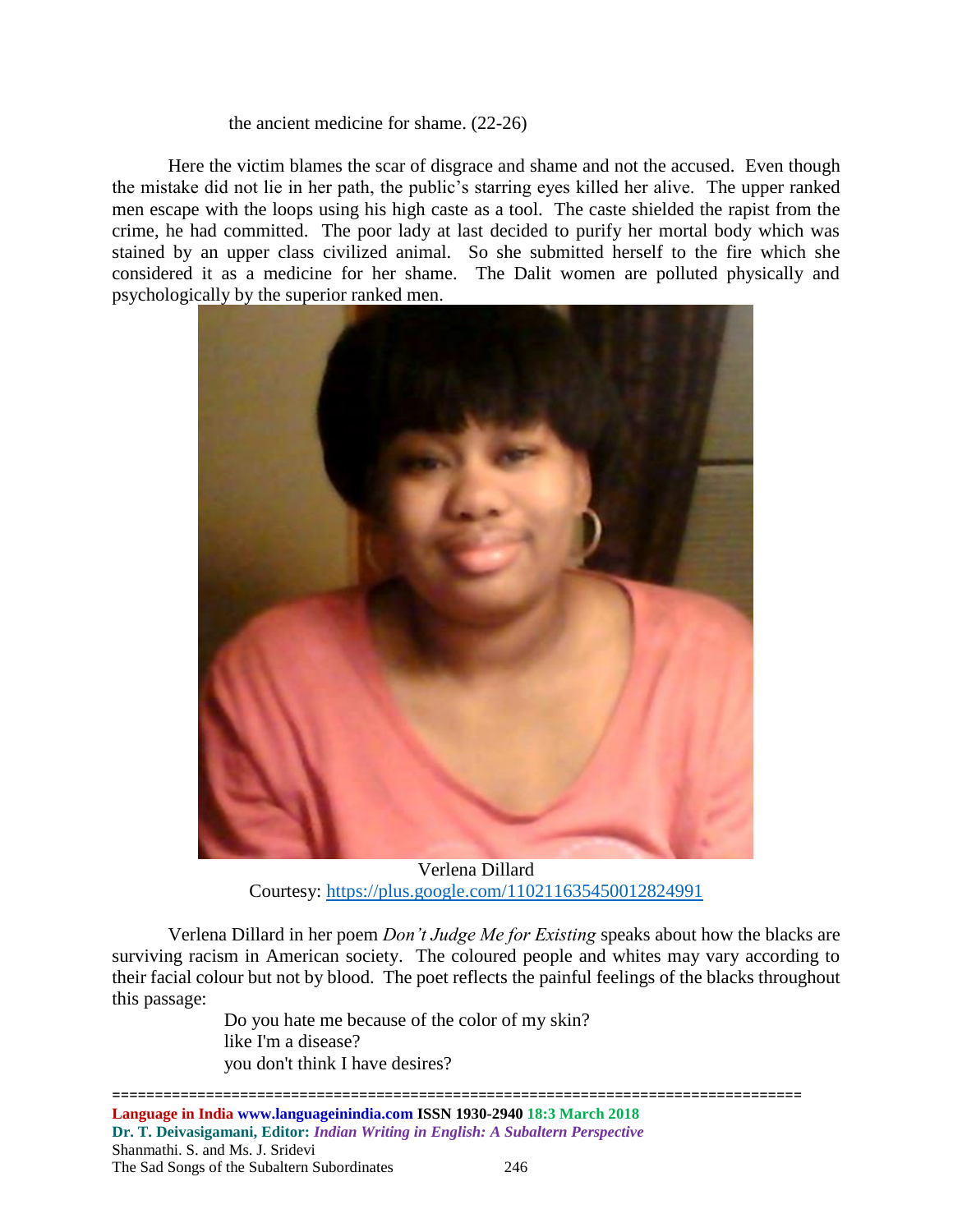that I have needs? (9-12)

........................................................... You may think I'm nothing, just push me into the mud, knowing we both have the same colored blood. You can't judge me by my appearance, or by my race, or even the color on my face.  $(16 - 21)$ 

This poem questions the white racists that, why they did not like the coloured people. The poet wants to know the reason why the whites hate black, whether it is because of the skin colour or the diseased look. The coloured people are also one among the common people, but their desires and needs are not given importance. Dillard says that the white racists suppress them without knowing that they both have the same blood. He wanted to teach the whites that they could not judge anyone by their appearance or race or even with the colour of their face.

The poem "Wrong Color" by Christopher Stanard deals with the theme of racism. Christopher Stanard's "Wrong Color" and Wole Soyinka's "Telephonic Conversation" have the common theme of rejected opportunities of the coloured because of their race. It voices out against the opportunities which are not provided to the coloured people just because of their colour.

> Gray suit. Blue day. Great Telephone interview. They say they like my resume. But When the interviewer sees me He does a double take. Damn. (1 - 8)

The poet's bitter experience replicates the common situation faced by most of the African Americans in the United States of America. The coloured are not less in intellect, but the whites are blinded by the racism. They were highly satisfied with the poet's resume and telephone interview; unfortunately, they were not ready to accept his race alone. So the racist rejected him. It shows the brutal mindset of the white racists who considers more on race and not the caliber of a person.

Deborah Zambo's "Who Am I?" is a transgender poetry. This poetry reflects the transgender lives caught in between the mixed gender. "Betrayed by my own body"(1) the first line itself shows the gloomy mindset of the poet who feels that he is internally and externally different.

Belonging nowhere Insiable hunger Desperate need Unquenchable desire Unspeakable pain

================================================================================= **Language in India www.languageinindia.com ISSN 1930-2940 18:3 March 2018 Dr. T. Deivasigamani, Editor:** *Indian Writing in English: A Subaltern Perspective* Shanmathi. S. and Ms. J. Sridevi The Sad Songs of the Subaltern Subordinates 247